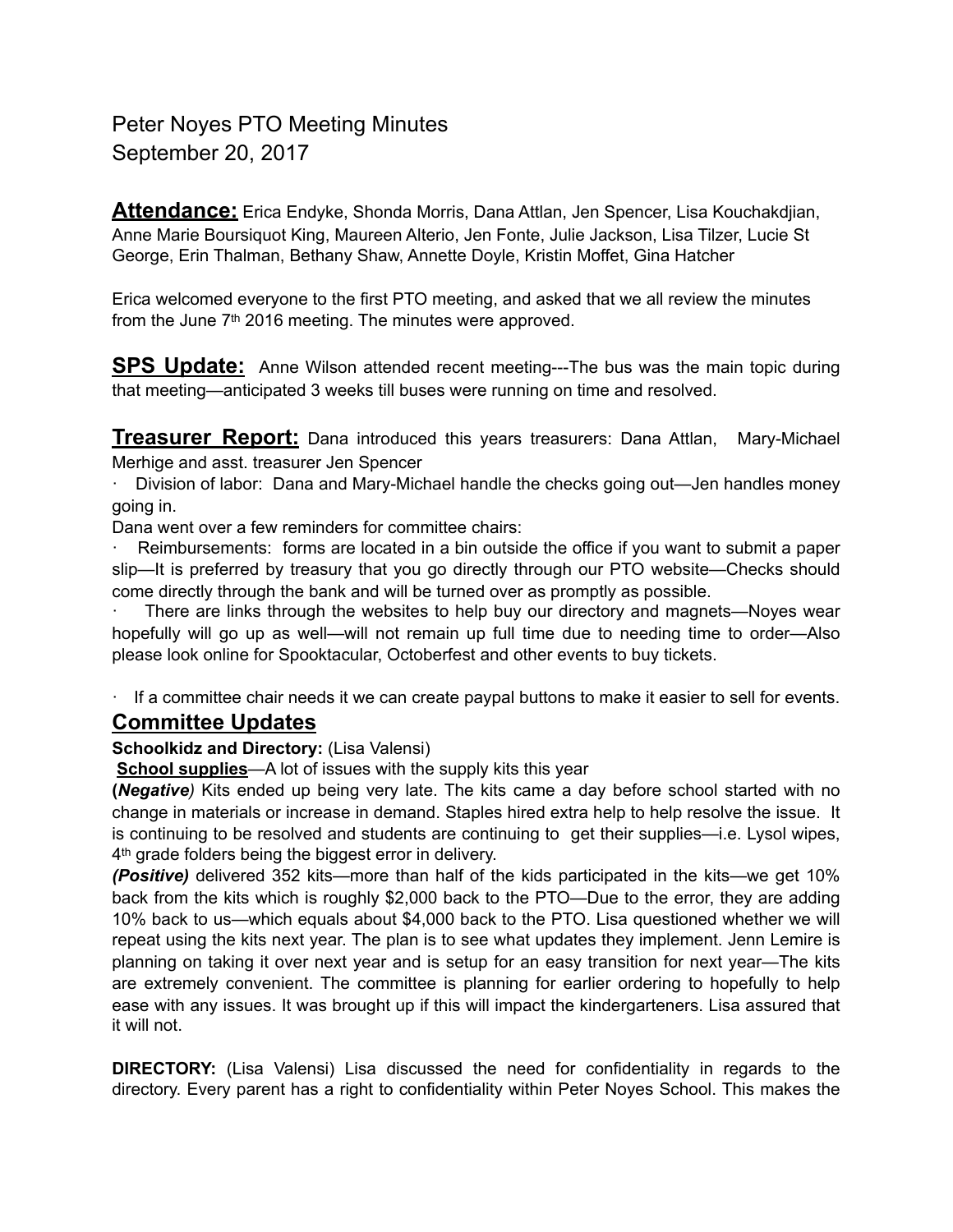directory difficult in attempting to get approval from each parent to be in the directory. Lisa is hoping to be able to do it through ASPEN. The parents will go on ASPEN and would hit a button that approves their child to be on the class list. Julie Williams is currently working on getting all the approvals from parents to be able to get a full class list into the directory. This, of course, is very manual heavy. Due to confidentiality issues this would have to happen every year. Hoping to work out the details in an easier way.

Kristin Moffet also mentioned that teachers are not allowed to give out student info for birthday parties etc. if they have chosen to not be apart of the directory. Teachers will have to set up a blind cc list for distribution. Kristin Moffet mentioned that less than 1% have said no.

Lisa said the system has been updated a lot and do a lot of things to help with the day to day running of the school and our PTO. **It can:** 

- 1. Create a school store
- 2. Do amazon pay button
- 3. Promote them to buy a directory— this will automatically turn on your online directory for a year—
- 4. Generate a report on who bought what
- 5. Help room parents with a class list
- 6. Do Sign ups

7. Keep records for the parents as to what they signed up for and remember signups from past years.

- 8. Remind us and the school if CORI forms are up to date—
- 9. System has more speed and more power—

10. It has a new app –not a download web based app—through safari—can get it through your homepage—

Lisa said that she will still possibly sell directories at back to school night--- Directories should be here in October and the verification for the app should be here within the week. Lisa reminded that you must purchase a directory to get access to the app.

Due to Lisa Valensi stepping down from this committee, Erica suggested that a potential subcommittee be set up to help organize this for the PTO because of the magnitude of changes.

**Back to School Night recap**-- Bethany Shaw said it went really well and people seemed to really like having the food and the potluck.

**Playground updates**—Erica said the initiative is to update the playgrounds at all schools because a lot of them are not ADA compliant. Jean Nam is spearheading this and will be here hopefully at the next meeting to help update us. There was a school committee meeting on Monday and it did pass to improve the playgrounds. They are looking for grants and some fundraising will happen within the schools to help aid with the funding. Lucie St George and Lisa K said CIAC (capital improvement advisory committee) they help draft some recommendations and they decide whether any project in Sudbury has merit or not. The playgrounds were presented at CIAC meeting and they did support the district and the project. The district will do one playground a year (multi-year project) with Haynes being first. The money allocation will be \$275k for Haynes—with a total budget ask of \$964k for the 4 playgrounds. Lisa K. noted that the money is not coming from the school budget in any way. Playgrounds will fall under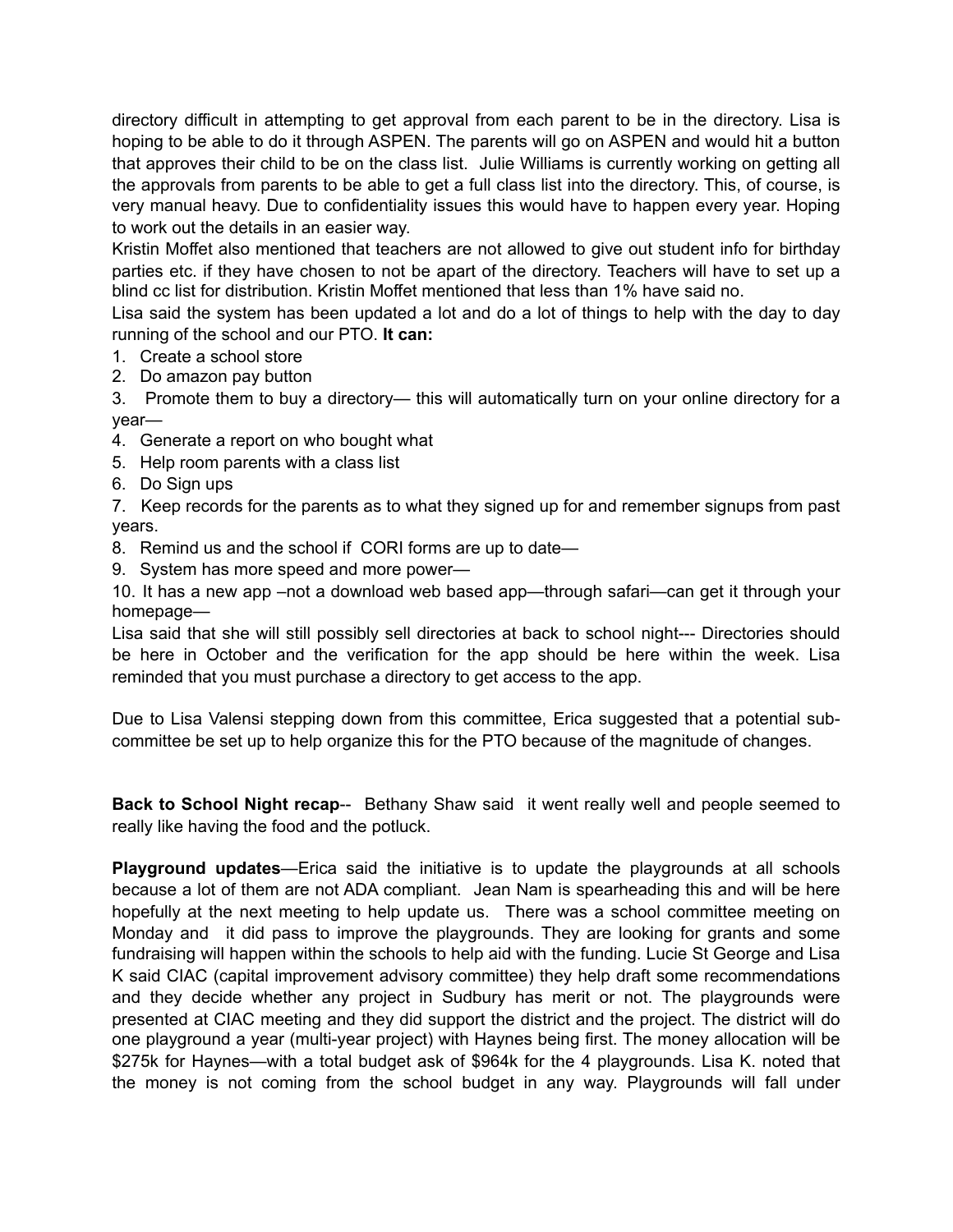Community preservation fund and tax dollars do go into this fund. These funds have been earmarked for some other projects and no direct plan for how funds will be obtained.

Many disabled students are not able to access the playgrounds at our schools. These updates will make the playgrounds accessible for all students. Playgrounds that are need of repair are continuing to be repaired, and repairs will not be delayed and are being fixed right away and safely. For example, Nixon playgrounds are closed for the week due to repairs—Sudbury approved recently \$25k for all the school playgrounds to be repaired.

**Fall Book Fair** (Jenn Fonte and Julie Jackson)—A lot of co-chairs were needed in years past. Typically, someone needs to be in the library the whole day for the entire week to help. Valerie Geary has agreed to help but she really needs more help. Additional co-chairs are needed. Julie questioned when would be the best time to run Book Fair. It is typically done in October and coincides with Creepy Café and Spooktacular. Julie is recommending that it would be done in November to give us time to get a few more co-chairs in place. Book Fair committee is hoping for the week before thanksgiving possibly. This is a tough week for Scholastic but they will give us priority to make that week happen.

Julie also discussed the need for a night event to be attached with Book Fair because 50% of the PTO profit is done during the evening event. Profit, typically, is over \$4k for the PTO with an average of 2 books per student.

Coin Drive—Coin drive is done in conjunction with the book fair. Library got almost \$1,200 toward library books for the school. Also, the student's class who brings in the most coins gets \$25 towards their class school library. Scholastics also matches the amount obtained to give to a school in need. Julie, spoke about possibly separating coin drive and book fair committee to help to ease the burden.

**5th Grade Events (Creepy Café)—**Robin Hernandez said that the flyers going are to go out for the Creepy Café along with Spooktactular. There will be 2 seatings for the creepy café and families will have to have advanced tickets to take part of the Creepy Café. New this year, there will also be a small table upstairs where you can get something quick to eat if you don't get a seating. Also, movie night is also a big fundraiser for 5<sup>th</sup> grade event. The committee is hoping to get a movie theatre in Maynard, for the event.

**Spooktacular** Jen Spencer said the SUG has gone out and they are still need of volunteers. The feedback from 2 years ago was that previous committee felt it would be better to scale Spooktacular down a bit to help with the chaos. Changes that will be made:

1.Book fair will not be involved

2. Creep Café will happen before the event, so they don't overlap.

3. The haunted house will be remove and there will be quiet area for crafts for children who don't like the commotion.

The committee stills need people to sign-up for:

- To take on a carnival game specifically for grades  $K$ , 3 and  $4<sup>th</sup>$
- $\cdot$  Need people to help clean up—